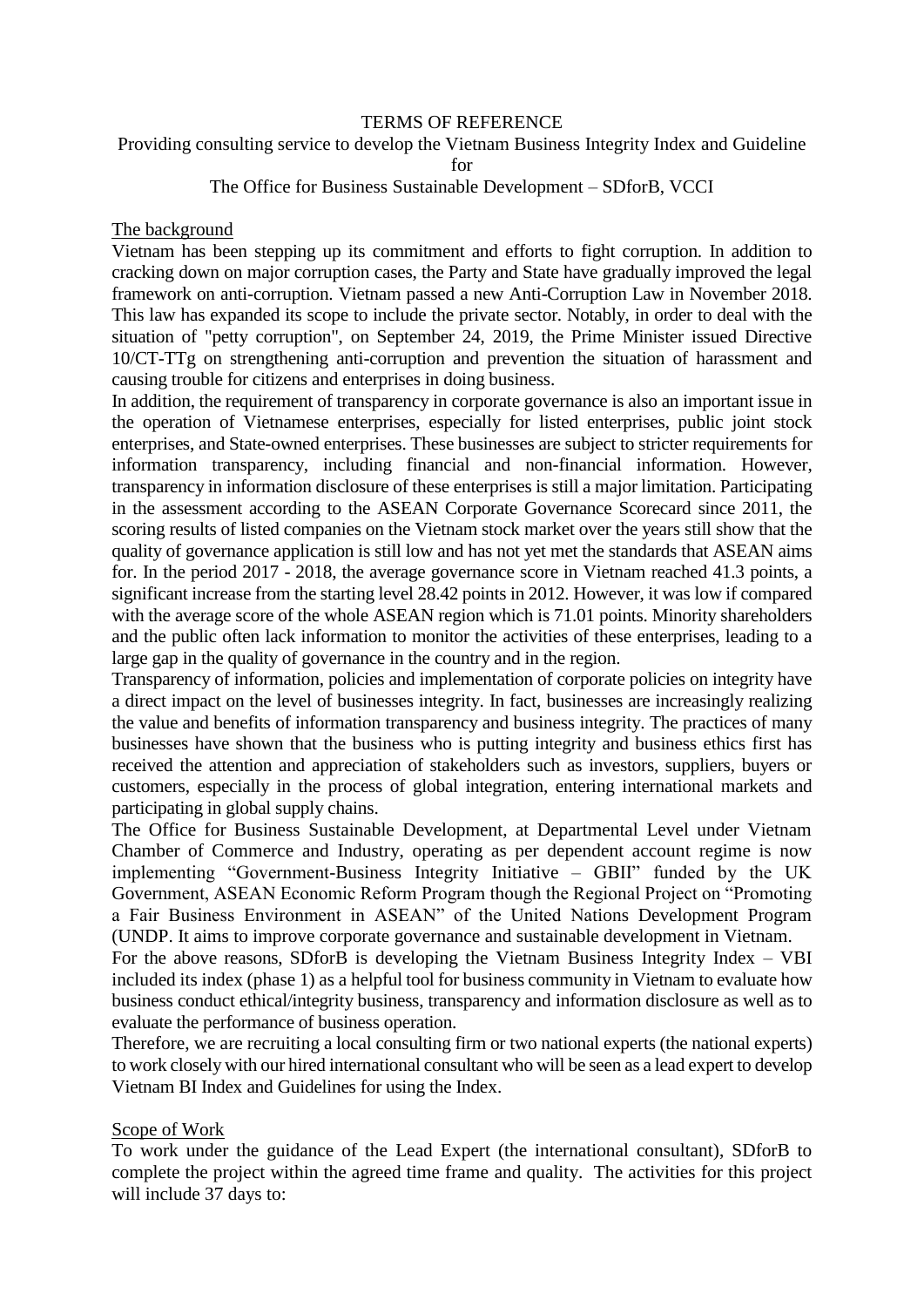- Conduct literature research on existing indexes and extract relevant information in Viet Nam's practices, international practices and ideas and draft a summary report to submit to the Lead Expert and copy SDforB; *(3 days)*
- Support the Lead Expert to develop framework of the index and guideline as well as draft the first version of the index; actively and closely work with the Lead Expert under his guidance and/or consult SDforB and UNDP in this regards to make sure the draft Index is suitable and applicable to the Viet Nam's context *(15 days)*
- Developing meeting agenda and presentation, identify target experts to be invited to the meetings and follow up to confirm their participation. Conduct and moderate 2 online half-day technical consultation meetings on the index organizing by SDforB with key confirmed experts to collect their inputs/comments on the index and write meeting report *(3 days)*
- Work closely with the Lead Expert in revising and finalizing the Index after each meeting included producing second version and third version of the Index; *(4 days)*
- Support the Lead Expert to Develop first draft guideline of the Viet Nam Business Integrity Index – VBI; *(4 days)*
- Developing meeting agenda and presentation, identify target experts to be invited to the meetings and follow up to confirm their participation. Conduct and moderate 2 online half-day technical consultation meetings which organizing by SDforB with key confirmed experts to collect their inputs/comments on the guideline and write meeting report; *(3 days)*
- Revise and finalize the guideline after each meeting included second version and third version of the Guideline; (*5 days)*

# Final deliverables

- 01 summary report to describe, analyse the best existing best practices which is good for Vietnam;
- 01 draft outline/framework of index and guideline
- Development and finalization of  $1<sup>st</sup>$  draft,  $2<sup>nd</sup>$  draft and  $3<sup>rd</sup>$  draft of index, guideline that suitable and applicable to the Viet Nam's context.
- 03 brief reports of 3 technical consultation meetings organizing by SDforB, slide presentations; list of identified guess/target experts to be invited to the meetings.

Degree of expertise and qualifications for national experts:

- Possibly being a consulting company with minimum 8 year establishment and/or a freelance experts. Holding Master's degree of Law, Business Administration and other related area and above
- Have provided consulting services to VCCI and UN agencies (priority)
- Proven 2 researches on anti-corruption area and/or sustainable development area.
- Knowledge of corporate governance and corruption challenges in Vietnam, especially for business and SMEs
- Good understanding of corporate disclosure on public information and its regulations.
- Knowledge of the legal system and enforcement
- Analytical skills, experience in developing relevant tools, manuals, and report writing
- Fluency in English (written and spoken)
- Analytical skills, experience in doing research, and report writing
- Good communication skills

## Duration of the Project

Approximately 2 months from October to November.

Total value of consulting service:  $4,461,696$  đồng/day x  $37$  days = 168,082 752 đồng (included 10% VAT and/or personal income tax.